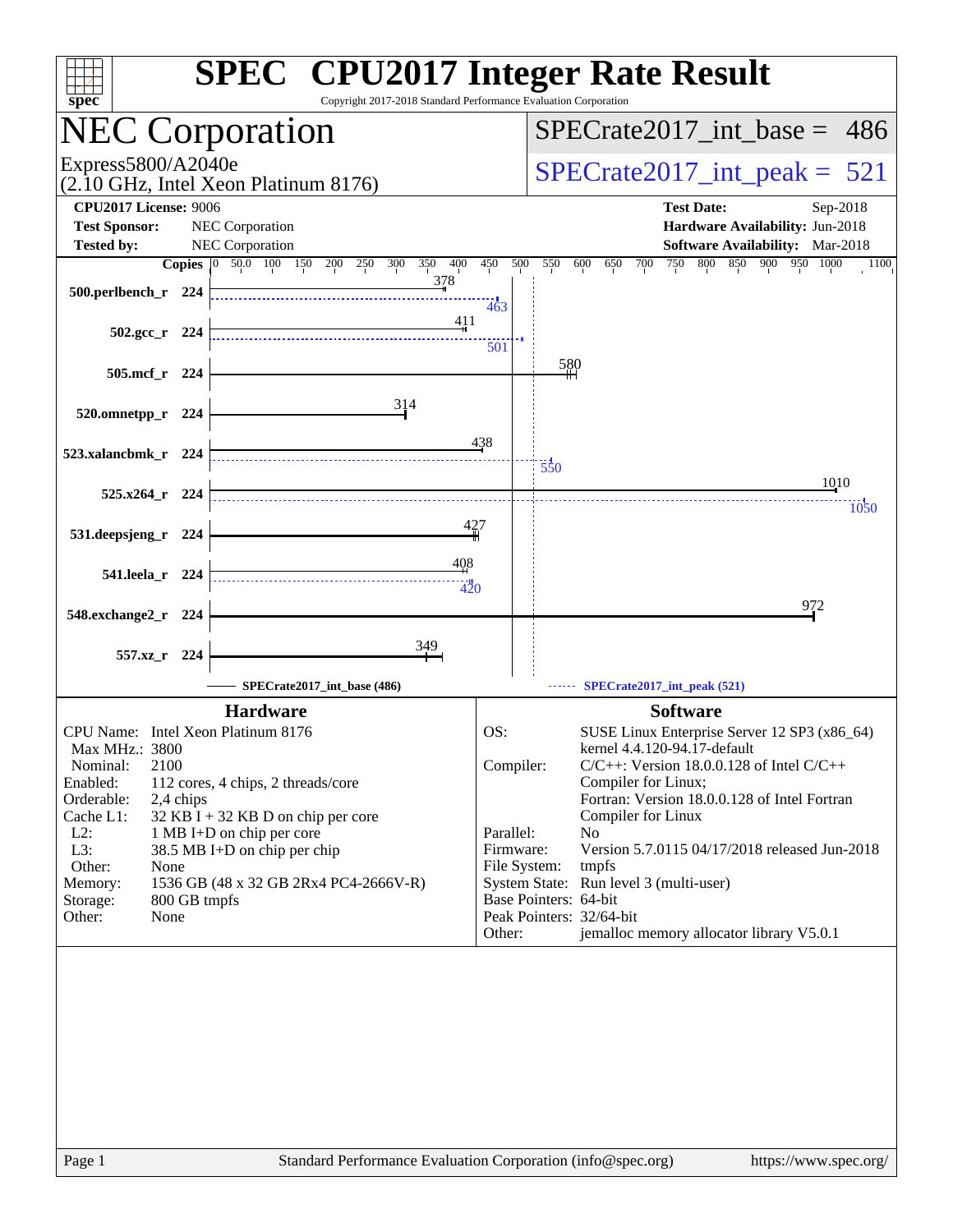

Copyright 2017-2018 Standard Performance Evaluation Corporation

### NEC Corporation

(2.10 GHz, Intel Xeon Platinum 8176)

[SPECrate2017\\_int\\_base =](http://www.spec.org/auto/cpu2017/Docs/result-fields.html#SPECrate2017intbase) 486

Express5800/A2040e<br>  $\angle$  [SPECrate2017\\_int\\_peak =](http://www.spec.org/auto/cpu2017/Docs/result-fields.html#SPECrate2017intpeak) 521

**[CPU2017 License:](http://www.spec.org/auto/cpu2017/Docs/result-fields.html#CPU2017License)** 9006 **[Test Date:](http://www.spec.org/auto/cpu2017/Docs/result-fields.html#TestDate)** Sep-2018 **[Test Sponsor:](http://www.spec.org/auto/cpu2017/Docs/result-fields.html#TestSponsor)** NEC Corporation **[Hardware Availability:](http://www.spec.org/auto/cpu2017/Docs/result-fields.html#HardwareAvailability)** Jun-2018 **[Tested by:](http://www.spec.org/auto/cpu2017/Docs/result-fields.html#Testedby)** NEC Corporation **[Software Availability:](http://www.spec.org/auto/cpu2017/Docs/result-fields.html#SoftwareAvailability)** Mar-2018

#### **[Results Table](http://www.spec.org/auto/cpu2017/Docs/result-fields.html#ResultsTable)**

|                                                  | <b>Base</b>   |                |              |                | <b>Peak</b> |                |       |               |                |              |                |              |                |              |
|--------------------------------------------------|---------------|----------------|--------------|----------------|-------------|----------------|-------|---------------|----------------|--------------|----------------|--------------|----------------|--------------|
| <b>Benchmark</b>                                 | <b>Copies</b> | <b>Seconds</b> | <b>Ratio</b> | <b>Seconds</b> | Ratio       | <b>Seconds</b> | Ratio | <b>Copies</b> | <b>Seconds</b> | <b>Ratio</b> | <b>Seconds</b> | <b>Ratio</b> | <b>Seconds</b> | <b>Ratio</b> |
| 500.perlbench_r                                  | 224           | 940            | 379          | 949            | 376         | 945            | 378   | 224           | 768            | 465          | 773            | 461          | 771            | <b>463</b>   |
| 502.gcc_r                                        | 224           | 771            | 411          | 778            | 407         | 769            | 412   | 224           | 629            | 504          | 634            | 501          | 633            | <u>501</u>   |
| $505$ .mcf r                                     | 224           | 614            | 589          | 624            | 580         | 629            | 576   | 224           | 614            | 589          | 624            | 580          | 629            | 576          |
| 520.omnetpp_r                                    | 224           | 932            | 315          | 935            | 314         | 937            | 314   | 224           | 932            | 315          | 935            | 314          | 937            | 314          |
| 523.xalancbmk r                                  | 224           | 539            | 439          | 540            | 438         | 540            | 438   | 224           | 430            | 550          | 431            | 549          | 430            | 550          |
| 525.x264 r                                       | 224           | 388            | 1010         | 389            | 1010        | 389            | 1010  | 224           | 373            | 1050         | 373            | 1050         | 372            | 1060         |
| 531.deepsjeng_r                                  | 224           | 594            | 432          | 602            | 427         | 605            | 425   | 224           | 594            | 432          | 602            | 427          | 605            | 425          |
| 541.leela r                                      | 224           | 910            | 408          | 898            | 413         | 910            | 407   | 224           | 876            | 423          | 888            | 418          | 884            | 420          |
| 548.exchange2_r                                  | 224           | 604            | 972          | 605            | 971         | 602            | 974   | 224           | 604            | 972          | 605            | 971          | 602            | 974          |
| 557.xz r                                         | 224           | 646            | 374          | 693            | 349         | 695            | 348   | 224           | 646            | 374          | 693            | 349          | 695            | 348          |
| $SPECrate2017$ int base =<br>486                 |               |                |              |                |             |                |       |               |                |              |                |              |                |              |
| $\sim$ $\sim$ $\sim$ $\sim$ $\sim$ $\sim$ $\sim$ |               |                |              |                |             |                |       |               |                |              |                |              |                |              |

**[SPECrate2017\\_int\\_peak =](http://www.spec.org/auto/cpu2017/Docs/result-fields.html#SPECrate2017intpeak) 521**

Results appear in the [order in which they were run](http://www.spec.org/auto/cpu2017/Docs/result-fields.html#RunOrder). Bold underlined text [indicates a median measurement](http://www.spec.org/auto/cpu2017/Docs/result-fields.html#Median).

#### **[Submit Notes](http://www.spec.org/auto/cpu2017/Docs/result-fields.html#SubmitNotes)**

 The numactl mechanism was used to bind copies to processors. The config file option 'submit' was used to generate numactl commands to bind each copy to a specific processor. For details, please see the config file.

#### **[Operating System Notes](http://www.spec.org/auto/cpu2017/Docs/result-fields.html#OperatingSystemNotes)**

 Stack size set to unlimited using "ulimit -s unlimited" Tmpfs filesystem can be set with: mount -t tmpfs -o size=800g tmpfs /home cpupower -c all frequency-set -g performance VM Dirty ratio was set to 40 using "echo 40 > /proc/sys/vm/dirty\_ratio" Set Kernel Boot Parameter : nohz\_full=1-223 irqbalance disabled with "service irqbalance stop" echo 0 > /proc/sys/kernel/numa\_balancing

#### **[General Notes](http://www.spec.org/auto/cpu2017/Docs/result-fields.html#GeneralNotes)**

Environment variables set by runcpu before the start of the run: LD\_LIBRARY\_PATH = "/home/SPEC/lib/ia32:/home/SPEC/lib/intel64:/home/SPEC/je5.0.1-32:/home/SPEC/je5.0.1-64" Binaries compiled on a system with 1x Intel Core i7-4790 CPU + 32GB RAM memory using Redhat Enterprise Linux 7.4 Transparent Huge Pages enabled by default Prior to runcpu invocation Filesystem page cache synced and cleared with:

sync; echo 3 > /proc/sys/vm/drop\_caches

| Page 2 | Standard Performance Evaluation Corporation (info@spec.org) | https://www.spec.org/ |
|--------|-------------------------------------------------------------|-----------------------|
|--------|-------------------------------------------------------------|-----------------------|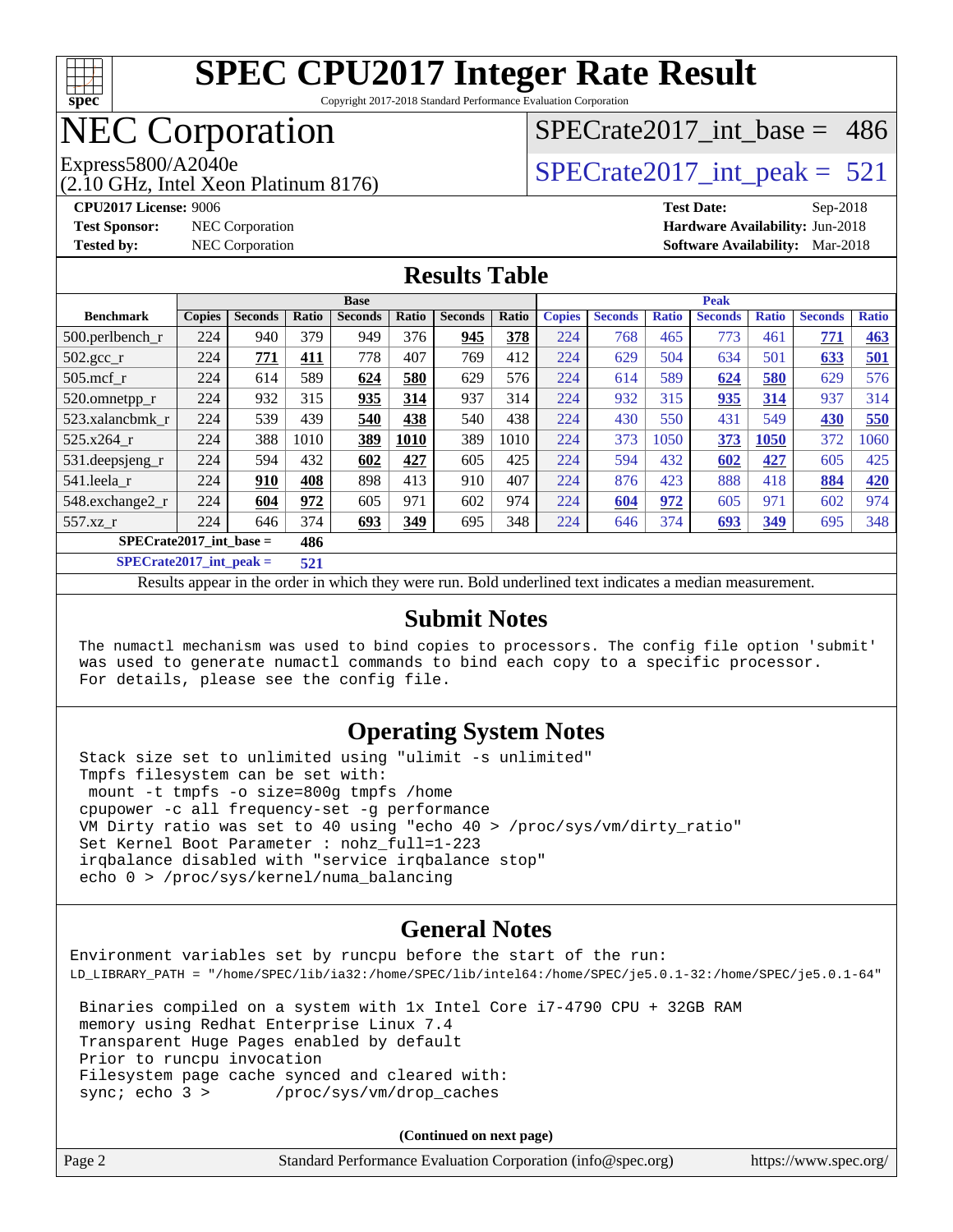

Copyright 2017-2018 Standard Performance Evaluation Corporation

### NEC Corporation

[SPECrate2017\\_int\\_base =](http://www.spec.org/auto/cpu2017/Docs/result-fields.html#SPECrate2017intbase) 486

(2.10 GHz, Intel Xeon Platinum 8176)

**[Test Sponsor:](http://www.spec.org/auto/cpu2017/Docs/result-fields.html#TestSponsor)** NEC Corporation **[Hardware Availability:](http://www.spec.org/auto/cpu2017/Docs/result-fields.html#HardwareAvailability)** Jun-2018

Express5800/A2040e<br>  $\text{SPECrate2017\_int\_peak} = 521$ 

**[CPU2017 License:](http://www.spec.org/auto/cpu2017/Docs/result-fields.html#CPU2017License)** 9006 **[Test Date:](http://www.spec.org/auto/cpu2017/Docs/result-fields.html#TestDate)** Sep-2018 **[Tested by:](http://www.spec.org/auto/cpu2017/Docs/result-fields.html#Testedby)** NEC Corporation **[Software Availability:](http://www.spec.org/auto/cpu2017/Docs/result-fields.html#SoftwareAvailability)** Mar-2018

#### **[General Notes \(Continued\)](http://www.spec.org/auto/cpu2017/Docs/result-fields.html#GeneralNotes)**

 runcpu command invoked through numactl i.e.: numactl --interleave=all runcpu <etc>

 jemalloc: configured and built at default for 32bit (i686) and 64bit (x86\_64) targets; jemalloc: built with the RedHat Enterprise 7.4, and the system compiler gcc 4.8.5; jemalloc: sources available from jemalloc.net or<https://github.com/jemalloc/jemalloc/releases>

Yes: The test sponsor attests, as of date of publication, that CVE-2017-5754 (Meltdown) is mitigated in the system as tested and documented. Yes: The test sponsor attests, as of date of publication, that CVE-2017-5753 (Spectre variant 1) is mitigated in the system as tested and documented.

Yes: The test sponsor attests, as of date of publication, that CVE-2017-5715 (Spectre variant 2) is mitigated in the system as tested and documented.

#### **[Platform Notes](http://www.spec.org/auto/cpu2017/Docs/result-fields.html#PlatformNotes)**

 BIOS Settings: Memory RAS Mode: SDDC mode VT-x : Disabled Processor C6 Report : Disabled OS Performance Tuning : Disabled Energy Performance : Performance Patrol Scrub : Disabled DCU Streamer Prefetcher : Disabled Memory P.E. Retry : Disabled Sub NUMA Clustering : Enabled Dead Line LLC Allocation : Disabled Sysinfo program /home/SPEC/bin/sysinfo Rev: r5797 of 2017-06-14 96c45e4568ad54c135fd618bcc091c0f running on linux-o0zp Tue Sep 11 23:19:13 2018 SUT (System Under Test) info as seen by some common utilities. For more information on this section, see <https://www.spec.org/cpu2017/Docs/config.html#sysinfo> From /proc/cpuinfo model name : Intel(R) Xeon(R) Platinum 8176 CPU @ 2.10GHz 4 "physical id"s (chips) 224 "processors" cores, siblings (Caution: counting these is hw and system dependent. The following excerpts from /proc/cpuinfo might not be reliable. Use with caution.) cpu cores : 28 siblings : 56 physical 0: cores 0 1 2 3 4 5 6 8 9 10 11 12 13 14 16 17 18 19 20 21 22 24 25 26 27 28 29 30 physical 1: cores 0 1 2 3 4 5 6 8 9 10 11 12 13 14 16 17 18 19 20 21 22 24 25 26 27

| Standard Performance Evaluation Corporation (info@spec.org) | https://www.spec.org/ |
|-------------------------------------------------------------|-----------------------|
|                                                             |                       |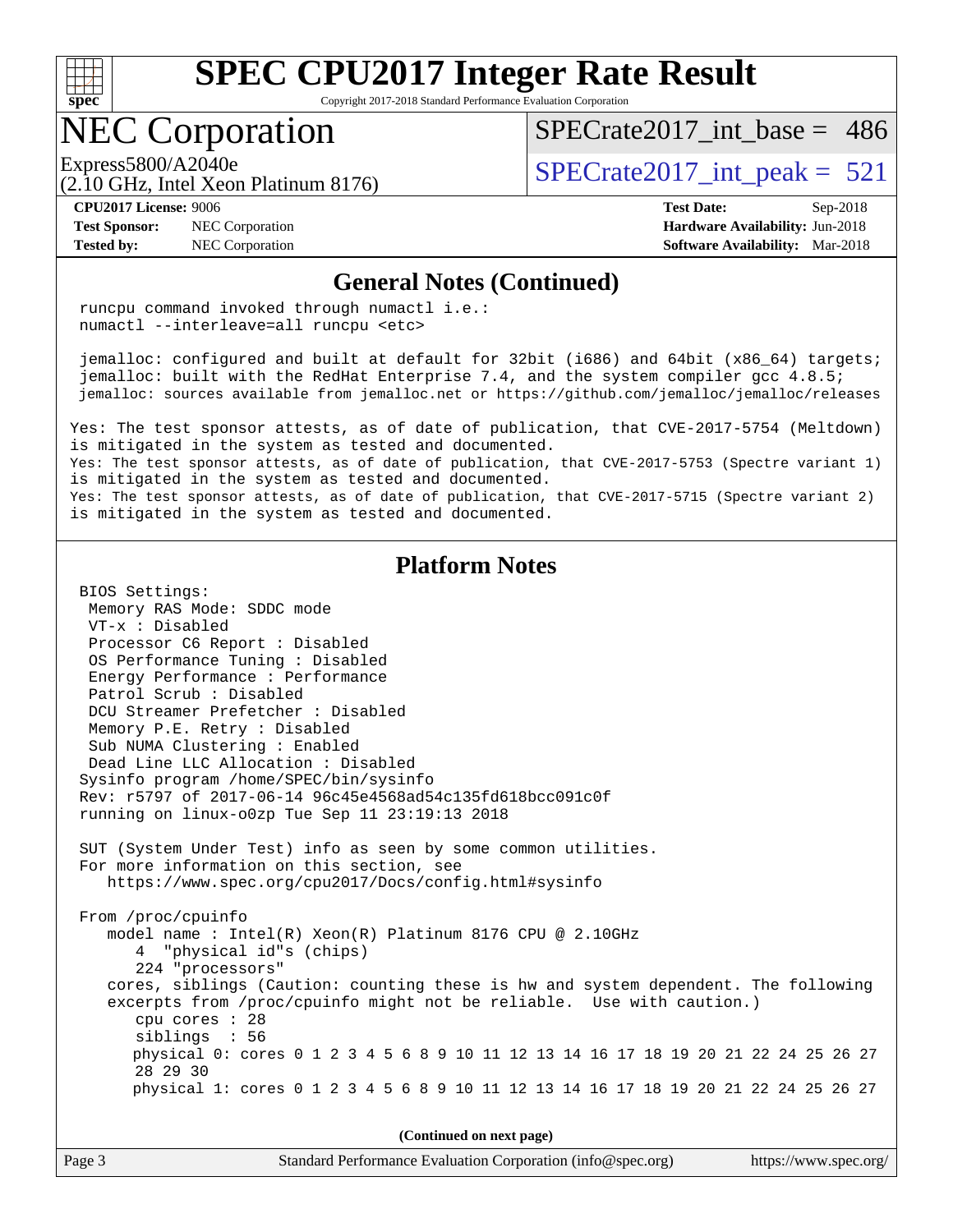

Copyright 2017-2018 Standard Performance Evaluation Corporation

# NEC Corporation

(2.10 GHz, Intel Xeon Platinum 8176)

[SPECrate2017\\_int\\_base =](http://www.spec.org/auto/cpu2017/Docs/result-fields.html#SPECrate2017intbase) 486

Express5800/A2040e<br>  $\text{SPECrate2017\_int\_peak} = 521$ 

**[Test Sponsor:](http://www.spec.org/auto/cpu2017/Docs/result-fields.html#TestSponsor)** NEC Corporation **[Hardware Availability:](http://www.spec.org/auto/cpu2017/Docs/result-fields.html#HardwareAvailability)** Jun-2018 **[Tested by:](http://www.spec.org/auto/cpu2017/Docs/result-fields.html#Testedby)** NEC Corporation **[Software Availability:](http://www.spec.org/auto/cpu2017/Docs/result-fields.html#SoftwareAvailability)** Mar-2018

**[CPU2017 License:](http://www.spec.org/auto/cpu2017/Docs/result-fields.html#CPU2017License)** 9006 **[Test Date:](http://www.spec.org/auto/cpu2017/Docs/result-fields.html#TestDate)** Sep-2018

#### **[Platform Notes \(Continued\)](http://www.spec.org/auto/cpu2017/Docs/result-fields.html#PlatformNotes)**

Page 4 Standard Performance Evaluation Corporation [\(info@spec.org\)](mailto:info@spec.org) <https://www.spec.org/> 28 29 30 physical 2: cores 0 1 2 3 4 5 6 8 9 10 11 12 13 14 16 17 18 19 20 21 22 24 25 26 27 28 29 30 physical 3: cores 0 1 2 3 4 5 6 8 9 10 11 12 13 14 16 17 18 19 20 21 22 24 25 26 27 28 29 30 From lscpu: Architecture: x86\_64 CPU op-mode(s): 32-bit, 64-bit Byte Order: Little Endian CPU(s): 224 On-line CPU(s) list: 0-223 Thread(s) per core: 2 Core(s) per socket: 28 Socket(s): 4 NUMA node(s): 8 Vendor ID: GenuineIntel CPU family: 6 Model: 85<br>Model name: 1n Intel(R) Xeon(R) Platinum 8176 CPU @ 2.10GHz Stepping: 4 CPU MHz: 2101.000 CPU max MHz: 2101.0000 CPU min MHz: 1000.0000 BogoMIPS: 4189.95 Virtualization: VT-x L1d cache: 32K L1i cache: 32K L2 cache: 1024K L3 cache: 39424K<br>NUMA node0 CPU(s): 0-3,7-0-3,7-9,14-17,21-23,112-115,119-121,126-129,133-135 NUMA node1 CPU(s): 4-6,10-13,18-20,24-27,116-118,122-125,130-132,136-139 NUMA node2 CPU(s): 28-31,35-37,42-45,49-51,140-143,147-149,154-157,161-163 NUMA node3 CPU(s): 32-34,38-41,46-48,52-55,144-146,150-153,158-160,164-167 NUMA node4 CPU(s): 56-59,63-65,70-73,77-79,168-171,175-177,182-185,189-191 NUMA node5 CPU(s): 60-62,66-69,74-76,80-83,172-174,178-181,186-188,192-195 NUMA node6 CPU(s): 84-87,91-93,98-101,105-107,196-199,203-205,210-213,217-219 NUMA node7 CPU(s): 88-90,94-97,102-104,108-111,200-202,206-209,214-216,220-223 Flags: fpu vme de pse tsc msr pae mce cx8 apic sep mtrr pge mca cmov pat pse36 clflush dts acpi mmx fxsr sse sse2 ss ht tm pbe syscall nx pdpe1gb rdtscp lm constant\_tsc art arch\_perfmon pebs bts rep\_good nopl xtopology nonstop\_tsc aperfmperf eagerfpu pni pclmulqdq dtes64 monitor ds\_cpl vmx smx est tm2 ssse3 sdbg fma cx16 xtpr pdcm pcid dca sse4\_1 sse4\_2 x2apic movbe popcnt tsc\_deadline\_timer aes xsave avx f16c rdrand lahf\_lm abm 3dnowprefetch ida arat epb invpcid\_single pln pts dtherm intel\_pt rsb\_ctxsw spec\_ctrl stibp retpoline kaiser tpr\_shadow vnmi flexpriority ept vpid fsgsbase tsc\_adjust bmi1 hle avx2 smep bmi2 erms invpcid rtm cqm mpx avx512f avx512dq rdseed adx smap clflushopt clwb avx512cd avx512bw avx512vl **(Continued on next page)**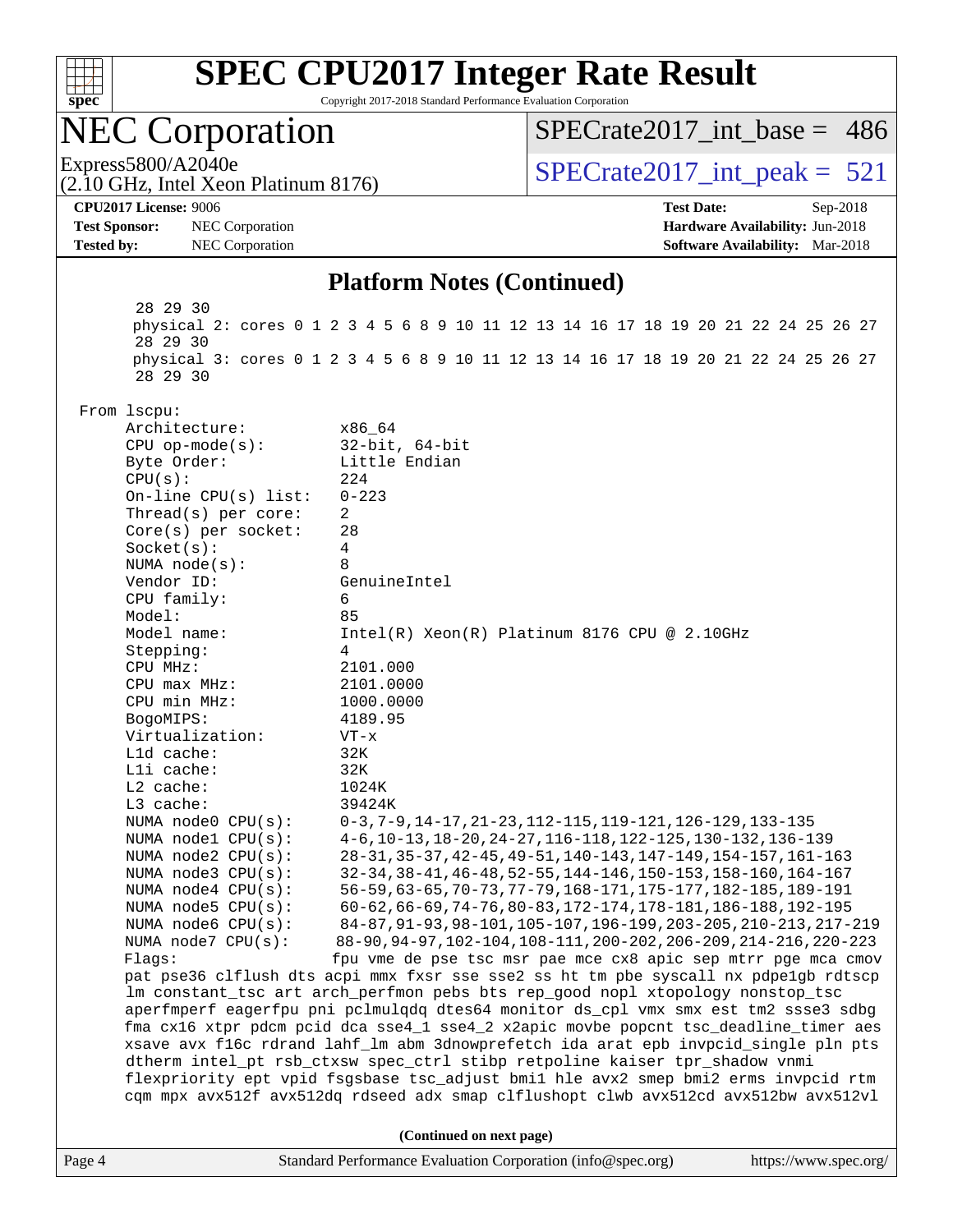

Copyright 2017-2018 Standard Performance Evaluation Corporation

### NEC Corporation

[SPECrate2017\\_int\\_base =](http://www.spec.org/auto/cpu2017/Docs/result-fields.html#SPECrate2017intbase) 486

(2.10 GHz, Intel Xeon Platinum 8176)

Express5800/A2040e<br>  $\text{SPECrate2017\_int\_peak} = 521$ 

**[Test Sponsor:](http://www.spec.org/auto/cpu2017/Docs/result-fields.html#TestSponsor)** NEC Corporation **[Hardware Availability:](http://www.spec.org/auto/cpu2017/Docs/result-fields.html#HardwareAvailability)** Jun-2018

**[CPU2017 License:](http://www.spec.org/auto/cpu2017/Docs/result-fields.html#CPU2017License)** 9006 **[Test Date:](http://www.spec.org/auto/cpu2017/Docs/result-fields.html#TestDate)** Sep-2018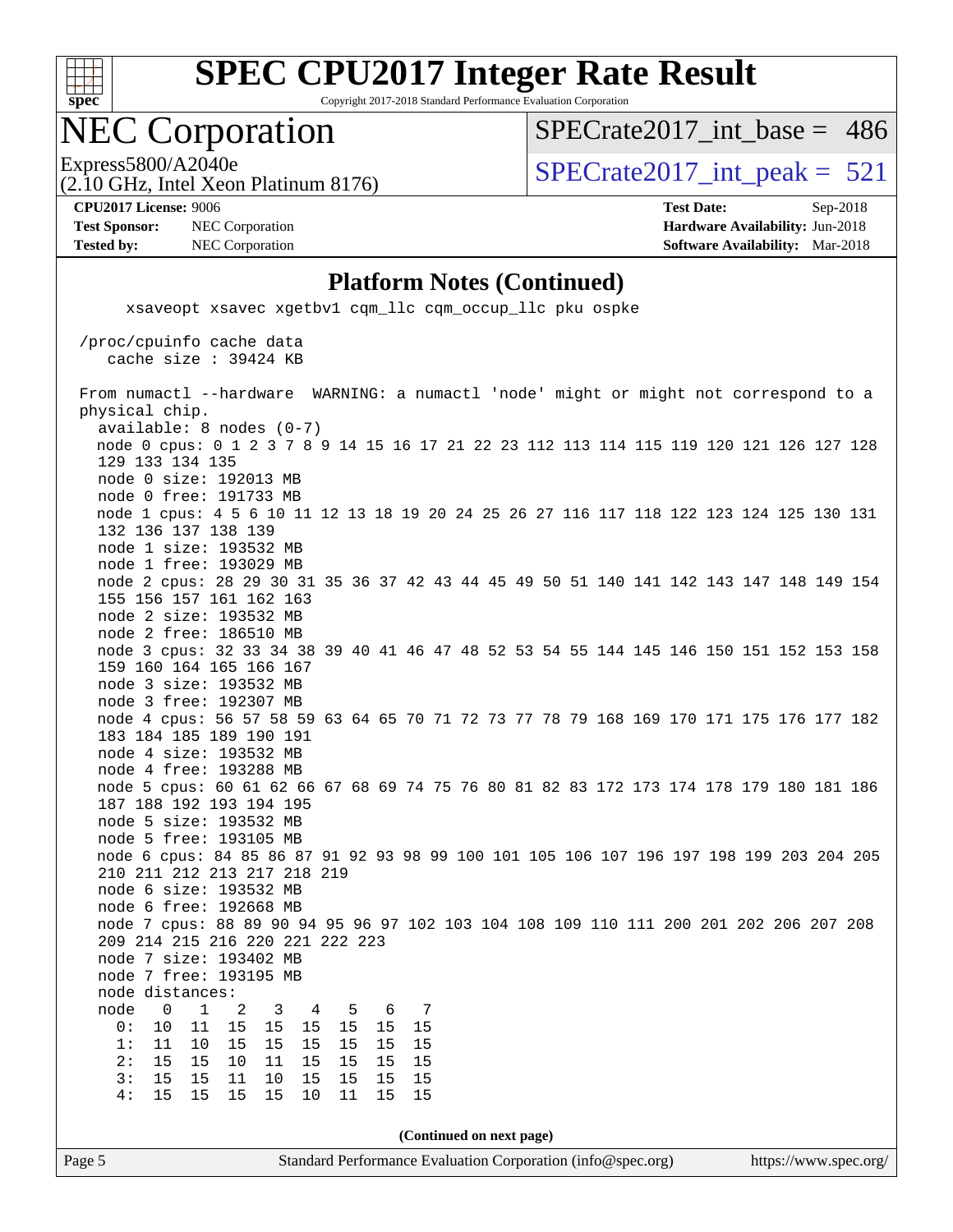

Copyright 2017-2018 Standard Performance Evaluation Corporation

### NEC Corporation

[SPECrate2017\\_int\\_base =](http://www.spec.org/auto/cpu2017/Docs/result-fields.html#SPECrate2017intbase) 486

(2.10 GHz, Intel Xeon Platinum 8176)

Express5800/A2040e<br>  $\text{SPECrate2017\_int\_peak} = 521$ 

**[Test Sponsor:](http://www.spec.org/auto/cpu2017/Docs/result-fields.html#TestSponsor)** NEC Corporation **[Hardware Availability:](http://www.spec.org/auto/cpu2017/Docs/result-fields.html#HardwareAvailability)** Jun-2018 **[Tested by:](http://www.spec.org/auto/cpu2017/Docs/result-fields.html#Testedby)** NEC Corporation **[Software Availability:](http://www.spec.org/auto/cpu2017/Docs/result-fields.html#SoftwareAvailability)** Mar-2018

**[CPU2017 License:](http://www.spec.org/auto/cpu2017/Docs/result-fields.html#CPU2017License)** 9006 **[Test Date:](http://www.spec.org/auto/cpu2017/Docs/result-fields.html#TestDate)** Sep-2018

#### **[Platform Notes \(Continued\)](http://www.spec.org/auto/cpu2017/Docs/result-fields.html#PlatformNotes)**

 5: 15 15 15 15 11 10 15 15 6: 15 15 15 15 15 15 10 11 7: 15 15 15 15 15 15 11 10 From /proc/meminfo MemTotal: 1583727712 kB HugePages\_Total: 0 Hugepagesize: 2048 kB /usr/bin/lsb\_release -d SUSE Linux Enterprise Server 12 SP3 From /etc/\*release\* /etc/\*version\* SuSE-release: SUSE Linux Enterprise Server 12 (x86\_64) VERSION = 12 PATCHLEVEL = 3 # This file is deprecated and will be removed in a future service pack or release. # Please check /etc/os-release for details about this release. os-release: NAME="SLES" VERSION="12-SP3" VERSION\_ID="12.3" PRETTY\_NAME="SUSE Linux Enterprise Server 12 SP3" ID="sles" ANSI\_COLOR="0;32" CPE\_NAME="cpe:/o:suse:sles:12:sp3" uname -a: Linux linux-o0zp 4.4.120-94.17-default #1 SMP Wed Mar 14 17:23:00 UTC 2018 (cf3a7bb) x86\_64 x86\_64 x86\_64 GNU/Linux run-level 3 Sep 11 22:39 SPEC is set to: /home/SPEC Filesystem Type Size Used Avail Use% Mounted on tmpfs tmpfs 800G 9.1G 791G 2% /home Additional information from dmidecode follows. WARNING: Use caution when you interpret this section. The 'dmidecode' program reads system data which is "intended to allow hardware to be accurately determined", but the intent may not be met, as there are frequent changes to hardware, firmware, and the "DMTF SMBIOS" standard. BIOS American Megatrends Inc. 5.7.0115 04/17/2018 Memory: 48x Samsung M393A4K40BB2-CTD 32 GB 2 rank 2666 (End of data from sysinfo program)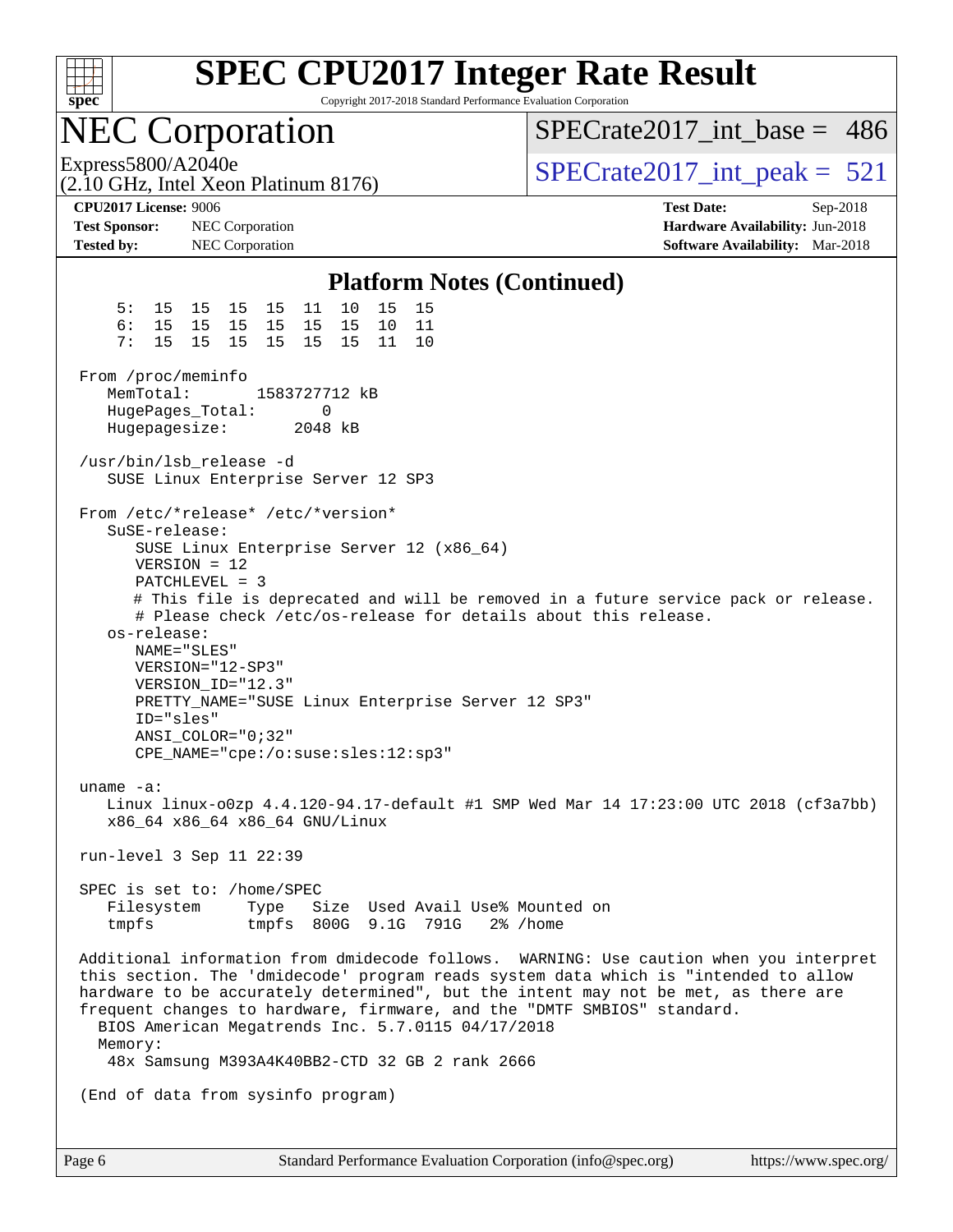

Copyright 2017-2018 Standard Performance Evaluation Corporation

## NEC Corporation

[SPECrate2017\\_int\\_base =](http://www.spec.org/auto/cpu2017/Docs/result-fields.html#SPECrate2017intbase) 486

(2.10 GHz, Intel Xeon Platinum 8176)

Express5800/A2040e<br>  $(2.10 \text{ GHz})$  Intel Xeon Platinum 8176) [SPECrate2017\\_int\\_peak =](http://www.spec.org/auto/cpu2017/Docs/result-fields.html#SPECrate2017intpeak) 521

**[Test Sponsor:](http://www.spec.org/auto/cpu2017/Docs/result-fields.html#TestSponsor)** NEC Corporation **[Hardware Availability:](http://www.spec.org/auto/cpu2017/Docs/result-fields.html#HardwareAvailability)** Jun-2018 **[Tested by:](http://www.spec.org/auto/cpu2017/Docs/result-fields.html#Testedby)** NEC Corporation **[Software Availability:](http://www.spec.org/auto/cpu2017/Docs/result-fields.html#SoftwareAvailability)** Mar-2018

**[CPU2017 License:](http://www.spec.org/auto/cpu2017/Docs/result-fields.html#CPU2017License)** 9006 **[Test Date:](http://www.spec.org/auto/cpu2017/Docs/result-fields.html#TestDate)** Sep-2018

#### **[Compiler Version Notes](http://www.spec.org/auto/cpu2017/Docs/result-fields.html#CompilerVersionNotes)**

| 500.perlbench_r(base) 502.gcc_r(base) 505.mcf_r(base, peak)<br>CC<br>525.x264_r(base, peak) 557.xz_r(base, peak) |
|------------------------------------------------------------------------------------------------------------------|
| icc (ICC) 18.0.0 20170811<br>Copyright (C) 1985-2017 Intel Corporation. All rights reserved.                     |
| 500.perlbench $r(\text{peak})$ 502.gcc $r(\text{peak})$<br>CC                                                    |
| icc (ICC) 18.0.0 20170811<br>Copyright (C) 1985-2017 Intel Corporation. All rights reserved.                     |
| CXXC 520.omnetpp_r(base) 523.xalancbmk_r(base) 531.deepsjeng_r(base)<br>541.leela_r(base)                        |
| icpc (ICC) 18.0.0 20170811<br>Copyright (C) 1985-2017 Intel Corporation. All rights reserved.                    |
| CXXC 520.omnetpp_r(peak) 523.xalancbmk_r(peak) 531.deepsjeng_r(peak)<br>$541.$ leela r(peak)                     |
| icpc (ICC) 18.0.0 20170811<br>Copyright (C) 1985-2017 Intel Corporation. All rights reserved.                    |
| $548$ . exchange2 $r(base, peak)$<br>FC                                                                          |
| ifort (IFORT) 18.0.0 20170811<br>Copyright (C) 1985-2017 Intel Corporation. All rights reserved.                 |

#### **[Base Compiler Invocation](http://www.spec.org/auto/cpu2017/Docs/result-fields.html#BaseCompilerInvocation)**

[C benchmarks](http://www.spec.org/auto/cpu2017/Docs/result-fields.html#Cbenchmarks): [icc](http://www.spec.org/cpu2017/results/res2018q4/cpu2017-20180917-08904.flags.html#user_CCbase_intel_icc_18.0_66fc1ee009f7361af1fbd72ca7dcefbb700085f36577c54f309893dd4ec40d12360134090235512931783d35fd58c0460139e722d5067c5574d8eaf2b3e37e92)

[C++ benchmarks:](http://www.spec.org/auto/cpu2017/Docs/result-fields.html#CXXbenchmarks) [icpc](http://www.spec.org/cpu2017/results/res2018q4/cpu2017-20180917-08904.flags.html#user_CXXbase_intel_icpc_18.0_c510b6838c7f56d33e37e94d029a35b4a7bccf4766a728ee175e80a419847e808290a9b78be685c44ab727ea267ec2f070ec5dc83b407c0218cded6866a35d07)

**(Continued on next page)**

Page 7 Standard Performance Evaluation Corporation [\(info@spec.org\)](mailto:info@spec.org) <https://www.spec.org/>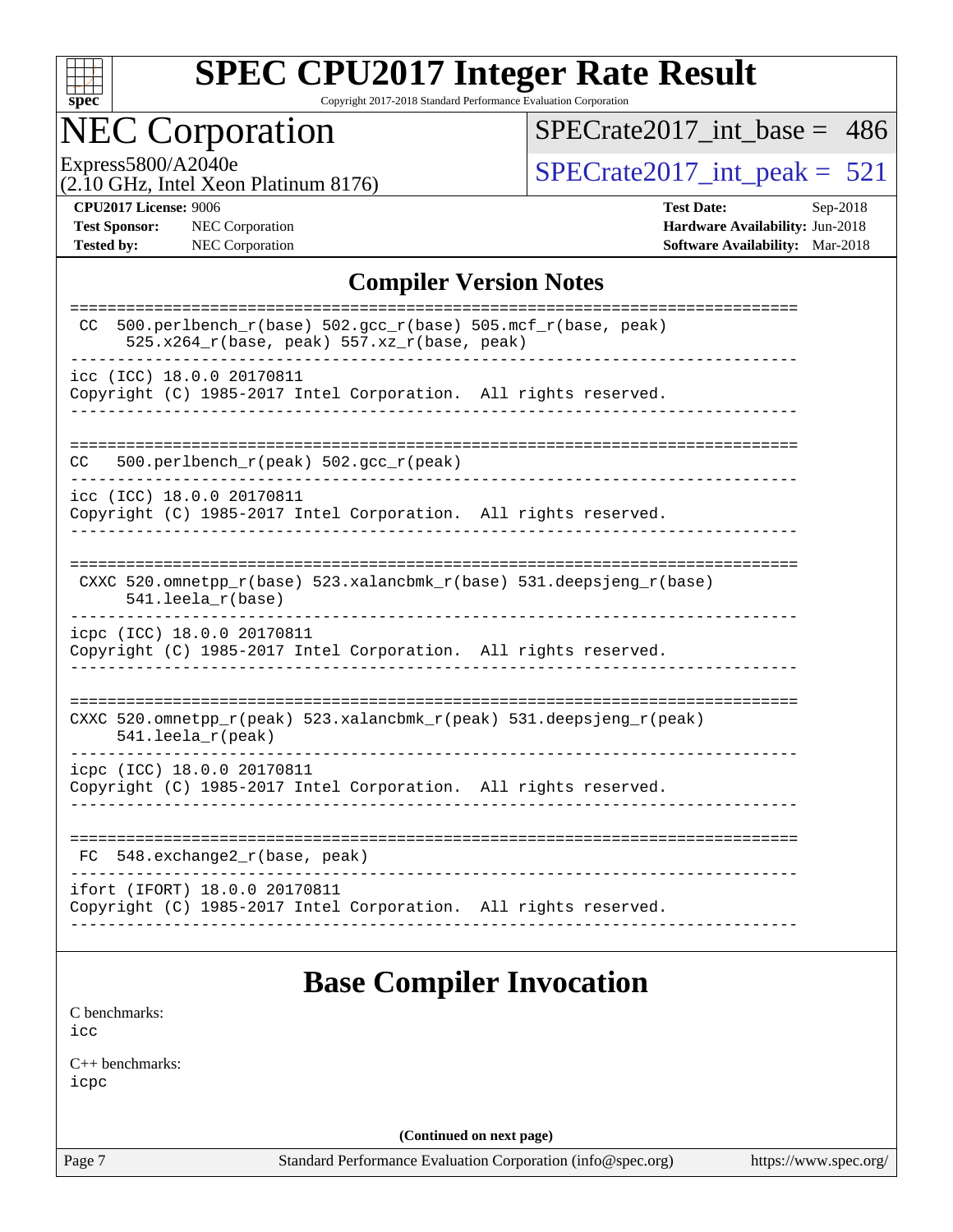

Copyright 2017-2018 Standard Performance Evaluation Corporation

# NEC Corporation

[SPECrate2017\\_int\\_base =](http://www.spec.org/auto/cpu2017/Docs/result-fields.html#SPECrate2017intbase) 486

(2.10 GHz, Intel Xeon Platinum 8176)

Express5800/A2040e<br>  $\text{SPECrate2017\_int\_peak} = 521$ 

**[CPU2017 License:](http://www.spec.org/auto/cpu2017/Docs/result-fields.html#CPU2017License)** 9006 **[Test Date:](http://www.spec.org/auto/cpu2017/Docs/result-fields.html#TestDate)** Sep-2018 **[Test Sponsor:](http://www.spec.org/auto/cpu2017/Docs/result-fields.html#TestSponsor)** NEC Corporation **[Hardware Availability:](http://www.spec.org/auto/cpu2017/Docs/result-fields.html#HardwareAvailability)** Jun-2018 **[Tested by:](http://www.spec.org/auto/cpu2017/Docs/result-fields.html#Testedby)** NEC Corporation **[Software Availability:](http://www.spec.org/auto/cpu2017/Docs/result-fields.html#SoftwareAvailability)** Mar-2018

### **[Base Compiler Invocation \(Continued\)](http://www.spec.org/auto/cpu2017/Docs/result-fields.html#BaseCompilerInvocation)**

[Fortran benchmarks](http://www.spec.org/auto/cpu2017/Docs/result-fields.html#Fortranbenchmarks): [ifort](http://www.spec.org/cpu2017/results/res2018q4/cpu2017-20180917-08904.flags.html#user_FCbase_intel_ifort_18.0_8111460550e3ca792625aed983ce982f94888b8b503583aa7ba2b8303487b4d8a21a13e7191a45c5fd58ff318f48f9492884d4413fa793fd88dd292cad7027ca)

**[Base Portability Flags](http://www.spec.org/auto/cpu2017/Docs/result-fields.html#BasePortabilityFlags)**

 500.perlbench\_r: [-DSPEC\\_LP64](http://www.spec.org/cpu2017/results/res2018q4/cpu2017-20180917-08904.flags.html#b500.perlbench_r_basePORTABILITY_DSPEC_LP64) [-DSPEC\\_LINUX\\_X64](http://www.spec.org/cpu2017/results/res2018q4/cpu2017-20180917-08904.flags.html#b500.perlbench_r_baseCPORTABILITY_DSPEC_LINUX_X64) 502.gcc\_r: [-DSPEC\\_LP64](http://www.spec.org/cpu2017/results/res2018q4/cpu2017-20180917-08904.flags.html#suite_basePORTABILITY502_gcc_r_DSPEC_LP64) 505.mcf\_r: [-DSPEC\\_LP64](http://www.spec.org/cpu2017/results/res2018q4/cpu2017-20180917-08904.flags.html#suite_basePORTABILITY505_mcf_r_DSPEC_LP64) 520.omnetpp\_r: [-DSPEC\\_LP64](http://www.spec.org/cpu2017/results/res2018q4/cpu2017-20180917-08904.flags.html#suite_basePORTABILITY520_omnetpp_r_DSPEC_LP64) 523.xalancbmk\_r: [-DSPEC\\_LP64](http://www.spec.org/cpu2017/results/res2018q4/cpu2017-20180917-08904.flags.html#suite_basePORTABILITY523_xalancbmk_r_DSPEC_LP64) [-DSPEC\\_LINUX](http://www.spec.org/cpu2017/results/res2018q4/cpu2017-20180917-08904.flags.html#b523.xalancbmk_r_baseCXXPORTABILITY_DSPEC_LINUX) 525.x264\_r: [-DSPEC\\_LP64](http://www.spec.org/cpu2017/results/res2018q4/cpu2017-20180917-08904.flags.html#suite_basePORTABILITY525_x264_r_DSPEC_LP64) 531.deepsjeng\_r: [-DSPEC\\_LP64](http://www.spec.org/cpu2017/results/res2018q4/cpu2017-20180917-08904.flags.html#suite_basePORTABILITY531_deepsjeng_r_DSPEC_LP64) 541.leela\_r: [-DSPEC\\_LP64](http://www.spec.org/cpu2017/results/res2018q4/cpu2017-20180917-08904.flags.html#suite_basePORTABILITY541_leela_r_DSPEC_LP64) 548.exchange2\_r: [-DSPEC\\_LP64](http://www.spec.org/cpu2017/results/res2018q4/cpu2017-20180917-08904.flags.html#suite_basePORTABILITY548_exchange2_r_DSPEC_LP64) 557.xz\_r: [-DSPEC\\_LP64](http://www.spec.org/cpu2017/results/res2018q4/cpu2017-20180917-08904.flags.html#suite_basePORTABILITY557_xz_r_DSPEC_LP64)

#### **[Base Optimization Flags](http://www.spec.org/auto/cpu2017/Docs/result-fields.html#BaseOptimizationFlags)**

[C benchmarks](http://www.spec.org/auto/cpu2017/Docs/result-fields.html#Cbenchmarks):

[-Wl,-z,muldefs](http://www.spec.org/cpu2017/results/res2018q4/cpu2017-20180917-08904.flags.html#user_CCbase_link_force_multiple1_b4cbdb97b34bdee9ceefcfe54f4c8ea74255f0b02a4b23e853cdb0e18eb4525ac79b5a88067c842dd0ee6996c24547a27a4b99331201badda8798ef8a743f577) [-xCORE-AVX512](http://www.spec.org/cpu2017/results/res2018q4/cpu2017-20180917-08904.flags.html#user_CCbase_f-xCORE-AVX512) [-ipo](http://www.spec.org/cpu2017/results/res2018q4/cpu2017-20180917-08904.flags.html#user_CCbase_f-ipo) [-O3](http://www.spec.org/cpu2017/results/res2018q4/cpu2017-20180917-08904.flags.html#user_CCbase_f-O3) [-no-prec-div](http://www.spec.org/cpu2017/results/res2018q4/cpu2017-20180917-08904.flags.html#user_CCbase_f-no-prec-div) [-qopt-mem-layout-trans=3](http://www.spec.org/cpu2017/results/res2018q4/cpu2017-20180917-08904.flags.html#user_CCbase_f-qopt-mem-layout-trans_de80db37974c74b1f0e20d883f0b675c88c3b01e9d123adea9b28688d64333345fb62bc4a798493513fdb68f60282f9a726aa07f478b2f7113531aecce732043) [-L/usr/local/je5.0.1-64/lib](http://www.spec.org/cpu2017/results/res2018q4/cpu2017-20180917-08904.flags.html#user_CCbase_jemalloc_link_path64_4b10a636b7bce113509b17f3bd0d6226c5fb2346b9178c2d0232c14f04ab830f976640479e5c33dc2bcbbdad86ecfb6634cbbd4418746f06f368b512fced5394) [-ljemalloc](http://www.spec.org/cpu2017/results/res2018q4/cpu2017-20180917-08904.flags.html#user_CCbase_jemalloc_link_lib_d1249b907c500fa1c0672f44f562e3d0f79738ae9e3c4a9c376d49f265a04b9c99b167ecedbf6711b3085be911c67ff61f150a17b3472be731631ba4d0471706)

[C++ benchmarks:](http://www.spec.org/auto/cpu2017/Docs/result-fields.html#CXXbenchmarks)

[-Wl,-z,muldefs](http://www.spec.org/cpu2017/results/res2018q4/cpu2017-20180917-08904.flags.html#user_CXXbase_link_force_multiple1_b4cbdb97b34bdee9ceefcfe54f4c8ea74255f0b02a4b23e853cdb0e18eb4525ac79b5a88067c842dd0ee6996c24547a27a4b99331201badda8798ef8a743f577) [-xCORE-AVX512](http://www.spec.org/cpu2017/results/res2018q4/cpu2017-20180917-08904.flags.html#user_CXXbase_f-xCORE-AVX512) [-ipo](http://www.spec.org/cpu2017/results/res2018q4/cpu2017-20180917-08904.flags.html#user_CXXbase_f-ipo) [-O3](http://www.spec.org/cpu2017/results/res2018q4/cpu2017-20180917-08904.flags.html#user_CXXbase_f-O3) [-no-prec-div](http://www.spec.org/cpu2017/results/res2018q4/cpu2017-20180917-08904.flags.html#user_CXXbase_f-no-prec-div) [-qopt-mem-layout-trans=3](http://www.spec.org/cpu2017/results/res2018q4/cpu2017-20180917-08904.flags.html#user_CXXbase_f-qopt-mem-layout-trans_de80db37974c74b1f0e20d883f0b675c88c3b01e9d123adea9b28688d64333345fb62bc4a798493513fdb68f60282f9a726aa07f478b2f7113531aecce732043) [-L/usr/local/je5.0.1-64/lib](http://www.spec.org/cpu2017/results/res2018q4/cpu2017-20180917-08904.flags.html#user_CXXbase_jemalloc_link_path64_4b10a636b7bce113509b17f3bd0d6226c5fb2346b9178c2d0232c14f04ab830f976640479e5c33dc2bcbbdad86ecfb6634cbbd4418746f06f368b512fced5394) [-ljemalloc](http://www.spec.org/cpu2017/results/res2018q4/cpu2017-20180917-08904.flags.html#user_CXXbase_jemalloc_link_lib_d1249b907c500fa1c0672f44f562e3d0f79738ae9e3c4a9c376d49f265a04b9c99b167ecedbf6711b3085be911c67ff61f150a17b3472be731631ba4d0471706)

[Fortran benchmarks](http://www.spec.org/auto/cpu2017/Docs/result-fields.html#Fortranbenchmarks):

[-Wl,-z,muldefs](http://www.spec.org/cpu2017/results/res2018q4/cpu2017-20180917-08904.flags.html#user_FCbase_link_force_multiple1_b4cbdb97b34bdee9ceefcfe54f4c8ea74255f0b02a4b23e853cdb0e18eb4525ac79b5a88067c842dd0ee6996c24547a27a4b99331201badda8798ef8a743f577) [-xCORE-AVX512](http://www.spec.org/cpu2017/results/res2018q4/cpu2017-20180917-08904.flags.html#user_FCbase_f-xCORE-AVX512) [-ipo](http://www.spec.org/cpu2017/results/res2018q4/cpu2017-20180917-08904.flags.html#user_FCbase_f-ipo) [-O3](http://www.spec.org/cpu2017/results/res2018q4/cpu2017-20180917-08904.flags.html#user_FCbase_f-O3) [-no-prec-div](http://www.spec.org/cpu2017/results/res2018q4/cpu2017-20180917-08904.flags.html#user_FCbase_f-no-prec-div) [-qopt-mem-layout-trans=3](http://www.spec.org/cpu2017/results/res2018q4/cpu2017-20180917-08904.flags.html#user_FCbase_f-qopt-mem-layout-trans_de80db37974c74b1f0e20d883f0b675c88c3b01e9d123adea9b28688d64333345fb62bc4a798493513fdb68f60282f9a726aa07f478b2f7113531aecce732043) [-nostandard-realloc-lhs](http://www.spec.org/cpu2017/results/res2018q4/cpu2017-20180917-08904.flags.html#user_FCbase_f_2003_std_realloc_82b4557e90729c0f113870c07e44d33d6f5a304b4f63d4c15d2d0f1fab99f5daaed73bdb9275d9ae411527f28b936061aa8b9c8f2d63842963b95c9dd6426b8a) [-align array32byte](http://www.spec.org/cpu2017/results/res2018q4/cpu2017-20180917-08904.flags.html#user_FCbase_align_array32byte_b982fe038af199962ba9a80c053b8342c548c85b40b8e86eb3cc33dee0d7986a4af373ac2d51c3f7cf710a18d62fdce2948f201cd044323541f22fc0fffc51b6) [-L/usr/local/je5.0.1-64/lib](http://www.spec.org/cpu2017/results/res2018q4/cpu2017-20180917-08904.flags.html#user_FCbase_jemalloc_link_path64_4b10a636b7bce113509b17f3bd0d6226c5fb2346b9178c2d0232c14f04ab830f976640479e5c33dc2bcbbdad86ecfb6634cbbd4418746f06f368b512fced5394) [-ljemalloc](http://www.spec.org/cpu2017/results/res2018q4/cpu2017-20180917-08904.flags.html#user_FCbase_jemalloc_link_lib_d1249b907c500fa1c0672f44f562e3d0f79738ae9e3c4a9c376d49f265a04b9c99b167ecedbf6711b3085be911c67ff61f150a17b3472be731631ba4d0471706)

### **[Base Other Flags](http://www.spec.org/auto/cpu2017/Docs/result-fields.html#BaseOtherFlags)**

[C benchmarks](http://www.spec.org/auto/cpu2017/Docs/result-fields.html#Cbenchmarks):  $-m64 - std= c11$  $-m64 - std= c11$ 

[C++ benchmarks:](http://www.spec.org/auto/cpu2017/Docs/result-fields.html#CXXbenchmarks)  $-m64$ 

**(Continued on next page)**

Page 8 Standard Performance Evaluation Corporation [\(info@spec.org\)](mailto:info@spec.org) <https://www.spec.org/>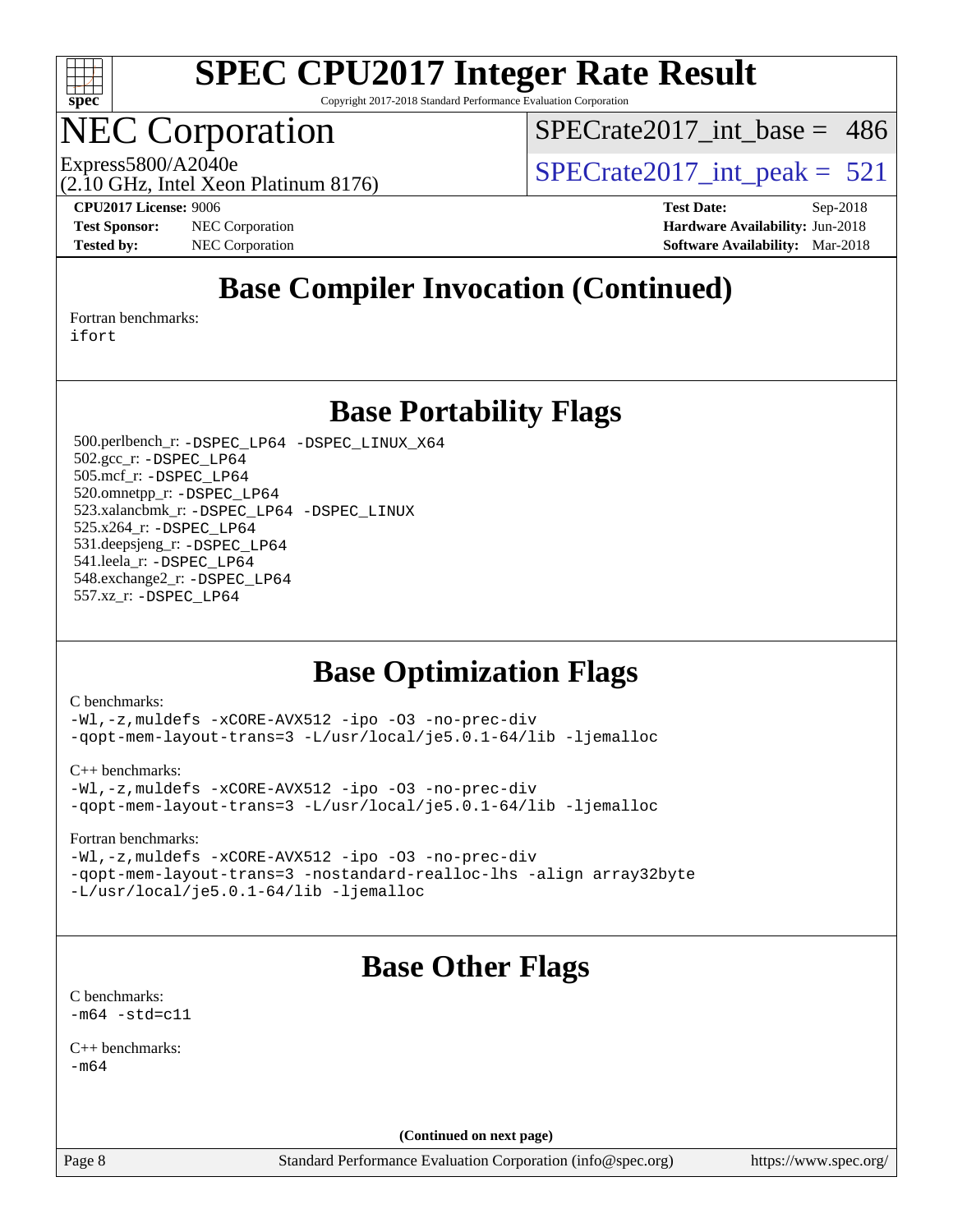

Copyright 2017-2018 Standard Performance Evaluation Corporation

### NEC Corporation

[SPECrate2017\\_int\\_base =](http://www.spec.org/auto/cpu2017/Docs/result-fields.html#SPECrate2017intbase) 486

(2.10 GHz, Intel Xeon Platinum 8176)

#### **[CPU2017 License:](http://www.spec.org/auto/cpu2017/Docs/result-fields.html#CPU2017License)** 9006 **[Test Date:](http://www.spec.org/auto/cpu2017/Docs/result-fields.html#TestDate)** Sep-2018

**[Test Sponsor:](http://www.spec.org/auto/cpu2017/Docs/result-fields.html#TestSponsor)** NEC Corporation **[Hardware Availability:](http://www.spec.org/auto/cpu2017/Docs/result-fields.html#HardwareAvailability)** Jun-2018

Express5800/A2040e<br>  $\text{SPECrate2017\_int\_peak} = 521$ 

**[Tested by:](http://www.spec.org/auto/cpu2017/Docs/result-fields.html#Testedby)** NEC Corporation **[Software Availability:](http://www.spec.org/auto/cpu2017/Docs/result-fields.html#SoftwareAvailability)** Mar-2018

#### **[Base Other Flags \(Continued\)](http://www.spec.org/auto/cpu2017/Docs/result-fields.html#BaseOtherFlags)**

[Fortran benchmarks](http://www.spec.org/auto/cpu2017/Docs/result-fields.html#Fortranbenchmarks):

[-m64](http://www.spec.org/cpu2017/results/res2018q4/cpu2017-20180917-08904.flags.html#user_FCbase_intel_intel64_18.0_af43caccfc8ded86e7699f2159af6efc7655f51387b94da716254467f3c01020a5059329e2569e4053f409e7c9202a7efc638f7a6d1ffb3f52dea4a3e31d82ab)

#### **[Peak Compiler Invocation](http://www.spec.org/auto/cpu2017/Docs/result-fields.html#PeakCompilerInvocation)**

[C benchmarks](http://www.spec.org/auto/cpu2017/Docs/result-fields.html#Cbenchmarks):  $i$ cc

[C++ benchmarks:](http://www.spec.org/auto/cpu2017/Docs/result-fields.html#CXXbenchmarks) [icpc](http://www.spec.org/cpu2017/results/res2018q4/cpu2017-20180917-08904.flags.html#user_CXXpeak_intel_icpc_18.0_c510b6838c7f56d33e37e94d029a35b4a7bccf4766a728ee175e80a419847e808290a9b78be685c44ab727ea267ec2f070ec5dc83b407c0218cded6866a35d07)

[Fortran benchmarks](http://www.spec.org/auto/cpu2017/Docs/result-fields.html#Fortranbenchmarks): [ifort](http://www.spec.org/cpu2017/results/res2018q4/cpu2017-20180917-08904.flags.html#user_FCpeak_intel_ifort_18.0_8111460550e3ca792625aed983ce982f94888b8b503583aa7ba2b8303487b4d8a21a13e7191a45c5fd58ff318f48f9492884d4413fa793fd88dd292cad7027ca)

#### **[Peak Portability Flags](http://www.spec.org/auto/cpu2017/Docs/result-fields.html#PeakPortabilityFlags)**

 500.perlbench\_r: [-DSPEC\\_LP64](http://www.spec.org/cpu2017/results/res2018q4/cpu2017-20180917-08904.flags.html#b500.perlbench_r_peakPORTABILITY_DSPEC_LP64) [-DSPEC\\_LINUX\\_X64](http://www.spec.org/cpu2017/results/res2018q4/cpu2017-20180917-08904.flags.html#b500.perlbench_r_peakCPORTABILITY_DSPEC_LINUX_X64) 502.gcc\_r: [-D\\_FILE\\_OFFSET\\_BITS=64](http://www.spec.org/cpu2017/results/res2018q4/cpu2017-20180917-08904.flags.html#user_peakPORTABILITY502_gcc_r_file_offset_bits_64_5ae949a99b284ddf4e95728d47cb0843d81b2eb0e18bdfe74bbf0f61d0b064f4bda2f10ea5eb90e1dcab0e84dbc592acfc5018bc955c18609f94ddb8d550002c) 505.mcf\_r: [-DSPEC\\_LP64](http://www.spec.org/cpu2017/results/res2018q4/cpu2017-20180917-08904.flags.html#suite_peakPORTABILITY505_mcf_r_DSPEC_LP64) 520.omnetpp\_r: [-DSPEC\\_LP64](http://www.spec.org/cpu2017/results/res2018q4/cpu2017-20180917-08904.flags.html#suite_peakPORTABILITY520_omnetpp_r_DSPEC_LP64) 523.xalancbmk\_r: [-D\\_FILE\\_OFFSET\\_BITS=64](http://www.spec.org/cpu2017/results/res2018q4/cpu2017-20180917-08904.flags.html#user_peakPORTABILITY523_xalancbmk_r_file_offset_bits_64_5ae949a99b284ddf4e95728d47cb0843d81b2eb0e18bdfe74bbf0f61d0b064f4bda2f10ea5eb90e1dcab0e84dbc592acfc5018bc955c18609f94ddb8d550002c) [-DSPEC\\_LINUX](http://www.spec.org/cpu2017/results/res2018q4/cpu2017-20180917-08904.flags.html#b523.xalancbmk_r_peakCXXPORTABILITY_DSPEC_LINUX) 525.x264\_r: [-DSPEC\\_LP64](http://www.spec.org/cpu2017/results/res2018q4/cpu2017-20180917-08904.flags.html#suite_peakPORTABILITY525_x264_r_DSPEC_LP64) 531.deepsjeng\_r: [-DSPEC\\_LP64](http://www.spec.org/cpu2017/results/res2018q4/cpu2017-20180917-08904.flags.html#suite_peakPORTABILITY531_deepsjeng_r_DSPEC_LP64) 541.leela\_r: [-DSPEC\\_LP64](http://www.spec.org/cpu2017/results/res2018q4/cpu2017-20180917-08904.flags.html#suite_peakPORTABILITY541_leela_r_DSPEC_LP64) 548.exchange2\_r: [-DSPEC\\_LP64](http://www.spec.org/cpu2017/results/res2018q4/cpu2017-20180917-08904.flags.html#suite_peakPORTABILITY548_exchange2_r_DSPEC_LP64) 557.xz\_r: [-DSPEC\\_LP64](http://www.spec.org/cpu2017/results/res2018q4/cpu2017-20180917-08904.flags.html#suite_peakPORTABILITY557_xz_r_DSPEC_LP64)

### **[Peak Optimization Flags](http://www.spec.org/auto/cpu2017/Docs/result-fields.html#PeakOptimizationFlags)**

[C benchmarks](http://www.spec.org/auto/cpu2017/Docs/result-fields.html#Cbenchmarks):

 500.perlbench\_r: [-Wl,-z,muldefs](http://www.spec.org/cpu2017/results/res2018q4/cpu2017-20180917-08904.flags.html#user_peakEXTRA_LDFLAGS500_perlbench_r_link_force_multiple1_b4cbdb97b34bdee9ceefcfe54f4c8ea74255f0b02a4b23e853cdb0e18eb4525ac79b5a88067c842dd0ee6996c24547a27a4b99331201badda8798ef8a743f577) [-prof-gen](http://www.spec.org/cpu2017/results/res2018q4/cpu2017-20180917-08904.flags.html#user_peakPASS1_CFLAGSPASS1_LDFLAGS500_perlbench_r_prof_gen_5aa4926d6013ddb2a31985c654b3eb18169fc0c6952a63635c234f711e6e63dd76e94ad52365559451ec499a2cdb89e4dc58ba4c67ef54ca681ffbe1461d6b36)(pass 1) [-prof-use](http://www.spec.org/cpu2017/results/res2018q4/cpu2017-20180917-08904.flags.html#user_peakPASS2_CFLAGSPASS2_LDFLAGS500_perlbench_r_prof_use_1a21ceae95f36a2b53c25747139a6c16ca95bd9def2a207b4f0849963b97e94f5260e30a0c64f4bb623698870e679ca08317ef8150905d41bd88c6f78df73f19)(pass 2) [-ipo](http://www.spec.org/cpu2017/results/res2018q4/cpu2017-20180917-08904.flags.html#user_peakPASS1_COPTIMIZEPASS2_COPTIMIZE500_perlbench_r_f-ipo) [-xCORE-AVX512](http://www.spec.org/cpu2017/results/res2018q4/cpu2017-20180917-08904.flags.html#user_peakPASS2_COPTIMIZE500_perlbench_r_f-xCORE-AVX512) [-O3](http://www.spec.org/cpu2017/results/res2018q4/cpu2017-20180917-08904.flags.html#user_peakPASS1_COPTIMIZEPASS2_COPTIMIZE500_perlbench_r_f-O3) [-no-prec-div](http://www.spec.org/cpu2017/results/res2018q4/cpu2017-20180917-08904.flags.html#user_peakPASS1_COPTIMIZEPASS2_COPTIMIZE500_perlbench_r_f-no-prec-div) [-qopt-mem-layout-trans=3](http://www.spec.org/cpu2017/results/res2018q4/cpu2017-20180917-08904.flags.html#user_peakPASS1_COPTIMIZEPASS2_COPTIMIZE500_perlbench_r_f-qopt-mem-layout-trans_de80db37974c74b1f0e20d883f0b675c88c3b01e9d123adea9b28688d64333345fb62bc4a798493513fdb68f60282f9a726aa07f478b2f7113531aecce732043) [-fno-strict-overflow](http://www.spec.org/cpu2017/results/res2018q4/cpu2017-20180917-08904.flags.html#user_peakEXTRA_OPTIMIZE500_perlbench_r_f-fno-strict-overflow) [-L/usr/local/je5.0.1-64/lib](http://www.spec.org/cpu2017/results/res2018q4/cpu2017-20180917-08904.flags.html#user_peakEXTRA_LIBS500_perlbench_r_jemalloc_link_path64_4b10a636b7bce113509b17f3bd0d6226c5fb2346b9178c2d0232c14f04ab830f976640479e5c33dc2bcbbdad86ecfb6634cbbd4418746f06f368b512fced5394) [-ljemalloc](http://www.spec.org/cpu2017/results/res2018q4/cpu2017-20180917-08904.flags.html#user_peakEXTRA_LIBS500_perlbench_r_jemalloc_link_lib_d1249b907c500fa1c0672f44f562e3d0f79738ae9e3c4a9c376d49f265a04b9c99b167ecedbf6711b3085be911c67ff61f150a17b3472be731631ba4d0471706)

```
 502.gcc_r: -L/opt/intel/compilers_and_libraries_2018/linux/lib/ia32
-Wl,-z,muldefs -prof-gen(pass 1) -prof-use(pass 2) -ipo
-xCORE-AVX512 -O3 -no-prec-div -qopt-mem-layout-trans=3
-L/usr/local/je5.0.1-32/lib -ljemalloc
```

| Page 9 | Standard Performance Evaluation Corporation (info@spec.org) | https://www.spec.org/ |
|--------|-------------------------------------------------------------|-----------------------|
|        |                                                             |                       |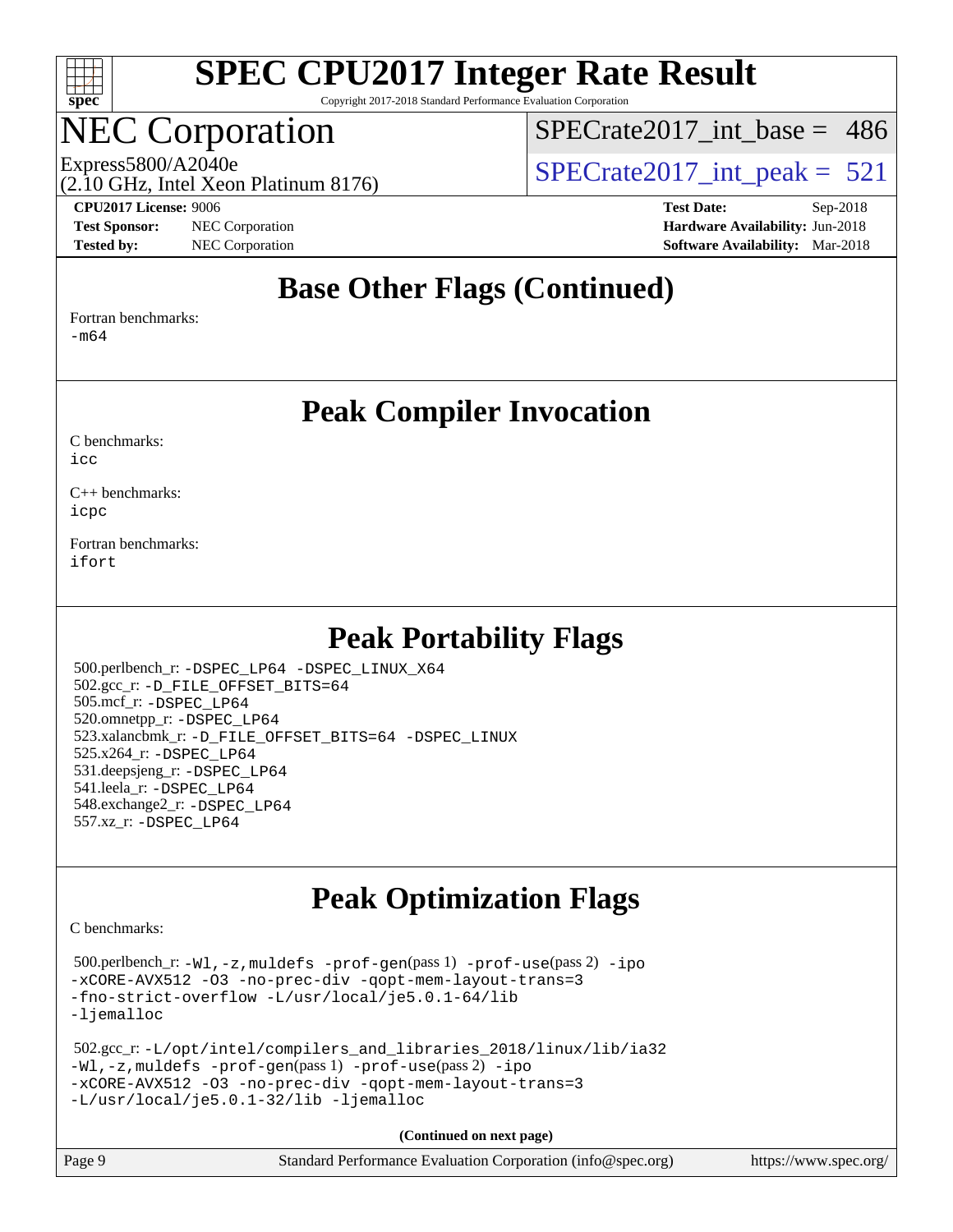

Copyright 2017-2018 Standard Performance Evaluation Corporation

### **EC Corporation**

 $SPECrate2017\_int\_base = 486$ 

(2.10 GHz, Intel Xeon Platinum 8176)

Express5800/A2040e<br>  $\angle$  [SPECrate2017\\_int\\_peak =](http://www.spec.org/auto/cpu2017/Docs/result-fields.html#SPECrate2017intpeak) 521

**[Test Sponsor:](http://www.spec.org/auto/cpu2017/Docs/result-fields.html#TestSponsor)** NEC Corporation **[Hardware Availability:](http://www.spec.org/auto/cpu2017/Docs/result-fields.html#HardwareAvailability)** Jun-2018 **[Tested by:](http://www.spec.org/auto/cpu2017/Docs/result-fields.html#Testedby)** NEC Corporation **[Software Availability:](http://www.spec.org/auto/cpu2017/Docs/result-fields.html#SoftwareAvailability)** Mar-2018

**[CPU2017 License:](http://www.spec.org/auto/cpu2017/Docs/result-fields.html#CPU2017License)** 9006 **[Test Date:](http://www.spec.org/auto/cpu2017/Docs/result-fields.html#TestDate)** Sep-2018

### **[Peak Optimization Flags \(Continued\)](http://www.spec.org/auto/cpu2017/Docs/result-fields.html#PeakOptimizationFlags)**

505.mcf\_r: basepeak = yes

 525.x264\_r: [-Wl,-z,muldefs](http://www.spec.org/cpu2017/results/res2018q4/cpu2017-20180917-08904.flags.html#user_peakEXTRA_LDFLAGS525_x264_r_link_force_multiple1_b4cbdb97b34bdee9ceefcfe54f4c8ea74255f0b02a4b23e853cdb0e18eb4525ac79b5a88067c842dd0ee6996c24547a27a4b99331201badda8798ef8a743f577) [-xCORE-AVX512](http://www.spec.org/cpu2017/results/res2018q4/cpu2017-20180917-08904.flags.html#user_peakCOPTIMIZE525_x264_r_f-xCORE-AVX512) [-ipo](http://www.spec.org/cpu2017/results/res2018q4/cpu2017-20180917-08904.flags.html#user_peakCOPTIMIZE525_x264_r_f-ipo) [-O3](http://www.spec.org/cpu2017/results/res2018q4/cpu2017-20180917-08904.flags.html#user_peakCOPTIMIZE525_x264_r_f-O3) [-no-prec-div](http://www.spec.org/cpu2017/results/res2018q4/cpu2017-20180917-08904.flags.html#user_peakCOPTIMIZE525_x264_r_f-no-prec-div) [-qopt-mem-layout-trans=3](http://www.spec.org/cpu2017/results/res2018q4/cpu2017-20180917-08904.flags.html#user_peakCOPTIMIZE525_x264_r_f-qopt-mem-layout-trans_de80db37974c74b1f0e20d883f0b675c88c3b01e9d123adea9b28688d64333345fb62bc4a798493513fdb68f60282f9a726aa07f478b2f7113531aecce732043) [-fno-alias](http://www.spec.org/cpu2017/results/res2018q4/cpu2017-20180917-08904.flags.html#user_peakEXTRA_OPTIMIZE525_x264_r_f-no-alias_77dbac10d91cbfe898fbf4a29d1b29b694089caa623bdd1baccc9957d4edbe8d106c0b357e2748a65b44fc9e83d78098bb898077f3fe92f9faf24f7bd4a07ed7) [-L/usr/local/je5.0.1-64/lib](http://www.spec.org/cpu2017/results/res2018q4/cpu2017-20180917-08904.flags.html#user_peakEXTRA_LIBS525_x264_r_jemalloc_link_path64_4b10a636b7bce113509b17f3bd0d6226c5fb2346b9178c2d0232c14f04ab830f976640479e5c33dc2bcbbdad86ecfb6634cbbd4418746f06f368b512fced5394) [-ljemalloc](http://www.spec.org/cpu2017/results/res2018q4/cpu2017-20180917-08904.flags.html#user_peakEXTRA_LIBS525_x264_r_jemalloc_link_lib_d1249b907c500fa1c0672f44f562e3d0f79738ae9e3c4a9c376d49f265a04b9c99b167ecedbf6711b3085be911c67ff61f150a17b3472be731631ba4d0471706)

 $557.xz$  r: basepeak = yes

[C++ benchmarks:](http://www.spec.org/auto/cpu2017/Docs/result-fields.html#CXXbenchmarks)

 $520.$ omnetpp\_r: basepeak = yes

 523.xalancbmk\_r: [-L/opt/intel/compilers\\_and\\_libraries\\_2018/linux/lib/ia32](http://www.spec.org/cpu2017/results/res2018q4/cpu2017-20180917-08904.flags.html#user_peakCXXLD523_xalancbmk_r_Enable-32bit-runtime_af243bdb1d79e4c7a4f720bf8275e627de2ecd461de63307bc14cef0633fde3cd7bb2facb32dcc8be9566045fb55d40ce2b72b725f73827aa7833441b71b9343) [-Wl,-z,muldefs](http://www.spec.org/cpu2017/results/res2018q4/cpu2017-20180917-08904.flags.html#user_peakEXTRA_LDFLAGS523_xalancbmk_r_link_force_multiple1_b4cbdb97b34bdee9ceefcfe54f4c8ea74255f0b02a4b23e853cdb0e18eb4525ac79b5a88067c842dd0ee6996c24547a27a4b99331201badda8798ef8a743f577) [-prof-gen](http://www.spec.org/cpu2017/results/res2018q4/cpu2017-20180917-08904.flags.html#user_peakPASS1_CXXFLAGSPASS1_LDFLAGS523_xalancbmk_r_prof_gen_5aa4926d6013ddb2a31985c654b3eb18169fc0c6952a63635c234f711e6e63dd76e94ad52365559451ec499a2cdb89e4dc58ba4c67ef54ca681ffbe1461d6b36)(pass 1) [-prof-use](http://www.spec.org/cpu2017/results/res2018q4/cpu2017-20180917-08904.flags.html#user_peakPASS2_CXXFLAGSPASS2_LDFLAGS523_xalancbmk_r_prof_use_1a21ceae95f36a2b53c25747139a6c16ca95bd9def2a207b4f0849963b97e94f5260e30a0c64f4bb623698870e679ca08317ef8150905d41bd88c6f78df73f19)(pass 2) [-ipo](http://www.spec.org/cpu2017/results/res2018q4/cpu2017-20180917-08904.flags.html#user_peakPASS1_CXXOPTIMIZEPASS2_CXXOPTIMIZE523_xalancbmk_r_f-ipo) [-xCORE-AVX512](http://www.spec.org/cpu2017/results/res2018q4/cpu2017-20180917-08904.flags.html#user_peakPASS2_CXXOPTIMIZE523_xalancbmk_r_f-xCORE-AVX512) [-O3](http://www.spec.org/cpu2017/results/res2018q4/cpu2017-20180917-08904.flags.html#user_peakPASS1_CXXOPTIMIZEPASS2_CXXOPTIMIZE523_xalancbmk_r_f-O3) [-no-prec-div](http://www.spec.org/cpu2017/results/res2018q4/cpu2017-20180917-08904.flags.html#user_peakPASS1_CXXOPTIMIZEPASS2_CXXOPTIMIZE523_xalancbmk_r_f-no-prec-div) [-qopt-mem-layout-trans=3](http://www.spec.org/cpu2017/results/res2018q4/cpu2017-20180917-08904.flags.html#user_peakPASS1_CXXOPTIMIZEPASS2_CXXOPTIMIZE523_xalancbmk_r_f-qopt-mem-layout-trans_de80db37974c74b1f0e20d883f0b675c88c3b01e9d123adea9b28688d64333345fb62bc4a798493513fdb68f60282f9a726aa07f478b2f7113531aecce732043) [-L/usr/local/je5.0.1-32/lib](http://www.spec.org/cpu2017/results/res2018q4/cpu2017-20180917-08904.flags.html#user_peakEXTRA_LIBS523_xalancbmk_r_jemalloc_link_path32_e29f22e8e6c17053bbc6a0971f5a9c01a601a06bb1a59df2084b77a2fe0a2995b64fd4256feaeea39eeba3aae142e96e2b2b0a28974019c0c0c88139a84f900a) [-ljemalloc](http://www.spec.org/cpu2017/results/res2018q4/cpu2017-20180917-08904.flags.html#user_peakEXTRA_LIBS523_xalancbmk_r_jemalloc_link_lib_d1249b907c500fa1c0672f44f562e3d0f79738ae9e3c4a9c376d49f265a04b9c99b167ecedbf6711b3085be911c67ff61f150a17b3472be731631ba4d0471706)

531.deepsjeng\_r: basepeak = yes

 541.leela\_r: [-Wl,-z,muldefs](http://www.spec.org/cpu2017/results/res2018q4/cpu2017-20180917-08904.flags.html#user_peakEXTRA_LDFLAGS541_leela_r_link_force_multiple1_b4cbdb97b34bdee9ceefcfe54f4c8ea74255f0b02a4b23e853cdb0e18eb4525ac79b5a88067c842dd0ee6996c24547a27a4b99331201badda8798ef8a743f577) [-prof-gen](http://www.spec.org/cpu2017/results/res2018q4/cpu2017-20180917-08904.flags.html#user_peakPASS1_CXXFLAGSPASS1_LDFLAGS541_leela_r_prof_gen_5aa4926d6013ddb2a31985c654b3eb18169fc0c6952a63635c234f711e6e63dd76e94ad52365559451ec499a2cdb89e4dc58ba4c67ef54ca681ffbe1461d6b36)(pass 1) [-prof-use](http://www.spec.org/cpu2017/results/res2018q4/cpu2017-20180917-08904.flags.html#user_peakPASS2_CXXFLAGSPASS2_LDFLAGS541_leela_r_prof_use_1a21ceae95f36a2b53c25747139a6c16ca95bd9def2a207b4f0849963b97e94f5260e30a0c64f4bb623698870e679ca08317ef8150905d41bd88c6f78df73f19)(pass 2) [-ipo](http://www.spec.org/cpu2017/results/res2018q4/cpu2017-20180917-08904.flags.html#user_peakPASS1_CXXOPTIMIZEPASS2_CXXOPTIMIZE541_leela_r_f-ipo) [-xCORE-AVX512](http://www.spec.org/cpu2017/results/res2018q4/cpu2017-20180917-08904.flags.html#user_peakPASS2_CXXOPTIMIZE541_leela_r_f-xCORE-AVX512) [-O3](http://www.spec.org/cpu2017/results/res2018q4/cpu2017-20180917-08904.flags.html#user_peakPASS1_CXXOPTIMIZEPASS2_CXXOPTIMIZE541_leela_r_f-O3) [-no-prec-div](http://www.spec.org/cpu2017/results/res2018q4/cpu2017-20180917-08904.flags.html#user_peakPASS1_CXXOPTIMIZEPASS2_CXXOPTIMIZE541_leela_r_f-no-prec-div) [-qopt-mem-layout-trans=3](http://www.spec.org/cpu2017/results/res2018q4/cpu2017-20180917-08904.flags.html#user_peakPASS1_CXXOPTIMIZEPASS2_CXXOPTIMIZE541_leela_r_f-qopt-mem-layout-trans_de80db37974c74b1f0e20d883f0b675c88c3b01e9d123adea9b28688d64333345fb62bc4a798493513fdb68f60282f9a726aa07f478b2f7113531aecce732043) [-L/usr/local/je5.0.1-64/lib](http://www.spec.org/cpu2017/results/res2018q4/cpu2017-20180917-08904.flags.html#user_peakEXTRA_LIBS541_leela_r_jemalloc_link_path64_4b10a636b7bce113509b17f3bd0d6226c5fb2346b9178c2d0232c14f04ab830f976640479e5c33dc2bcbbdad86ecfb6634cbbd4418746f06f368b512fced5394) [-ljemalloc](http://www.spec.org/cpu2017/results/res2018q4/cpu2017-20180917-08904.flags.html#user_peakEXTRA_LIBS541_leela_r_jemalloc_link_lib_d1249b907c500fa1c0672f44f562e3d0f79738ae9e3c4a9c376d49f265a04b9c99b167ecedbf6711b3085be911c67ff61f150a17b3472be731631ba4d0471706)

[Fortran benchmarks](http://www.spec.org/auto/cpu2017/Docs/result-fields.html#Fortranbenchmarks):

548.exchange2\_r: basepeak = yes

#### **[Peak Other Flags](http://www.spec.org/auto/cpu2017/Docs/result-fields.html#PeakOtherFlags)**

[C benchmarks \(except as noted below\)](http://www.spec.org/auto/cpu2017/Docs/result-fields.html#Cbenchmarksexceptasnotedbelow):  $-m64 - std= c11$  $-m64 - std= c11$ 

502.gcc\_r: [-m32](http://www.spec.org/cpu2017/results/res2018q4/cpu2017-20180917-08904.flags.html#user_peakCCLD502_gcc_r_intel_ia32_18.0_2666f1173eb60787016b673bfe1358e27016ef7649ea4884b7bc6187fd89dc221d14632e22638cde1c647a518de97358ab15d4ad098ee4e19a8b28d0c25e14bf) [-std=c11](http://www.spec.org/cpu2017/results/res2018q4/cpu2017-20180917-08904.flags.html#user_peakCCLD502_gcc_r_intel_compiler_c11_mode_0e1c27790398a4642dfca32ffe6c27b5796f9c2d2676156f2e42c9c44eaad0c049b1cdb667a270c34d979996257aeb8fc440bfb01818dbc9357bd9d174cb8524)

[C++ benchmarks \(except as noted below\):](http://www.spec.org/auto/cpu2017/Docs/result-fields.html#CXXbenchmarksexceptasnotedbelow) [-m64](http://www.spec.org/cpu2017/results/res2018q4/cpu2017-20180917-08904.flags.html#user_CXXpeak_intel_intel64_18.0_af43caccfc8ded86e7699f2159af6efc7655f51387b94da716254467f3c01020a5059329e2569e4053f409e7c9202a7efc638f7a6d1ffb3f52dea4a3e31d82ab)

523.xalancbmk\_r: [-m32](http://www.spec.org/cpu2017/results/res2018q4/cpu2017-20180917-08904.flags.html#user_peakCXXLD523_xalancbmk_r_intel_ia32_18.0_2666f1173eb60787016b673bfe1358e27016ef7649ea4884b7bc6187fd89dc221d14632e22638cde1c647a518de97358ab15d4ad098ee4e19a8b28d0c25e14bf)

[Fortran benchmarks](http://www.spec.org/auto/cpu2017/Docs/result-fields.html#Fortranbenchmarks): [-m64](http://www.spec.org/cpu2017/results/res2018q4/cpu2017-20180917-08904.flags.html#user_FCpeak_intel_intel64_18.0_af43caccfc8ded86e7699f2159af6efc7655f51387b94da716254467f3c01020a5059329e2569e4053f409e7c9202a7efc638f7a6d1ffb3f52dea4a3e31d82ab)